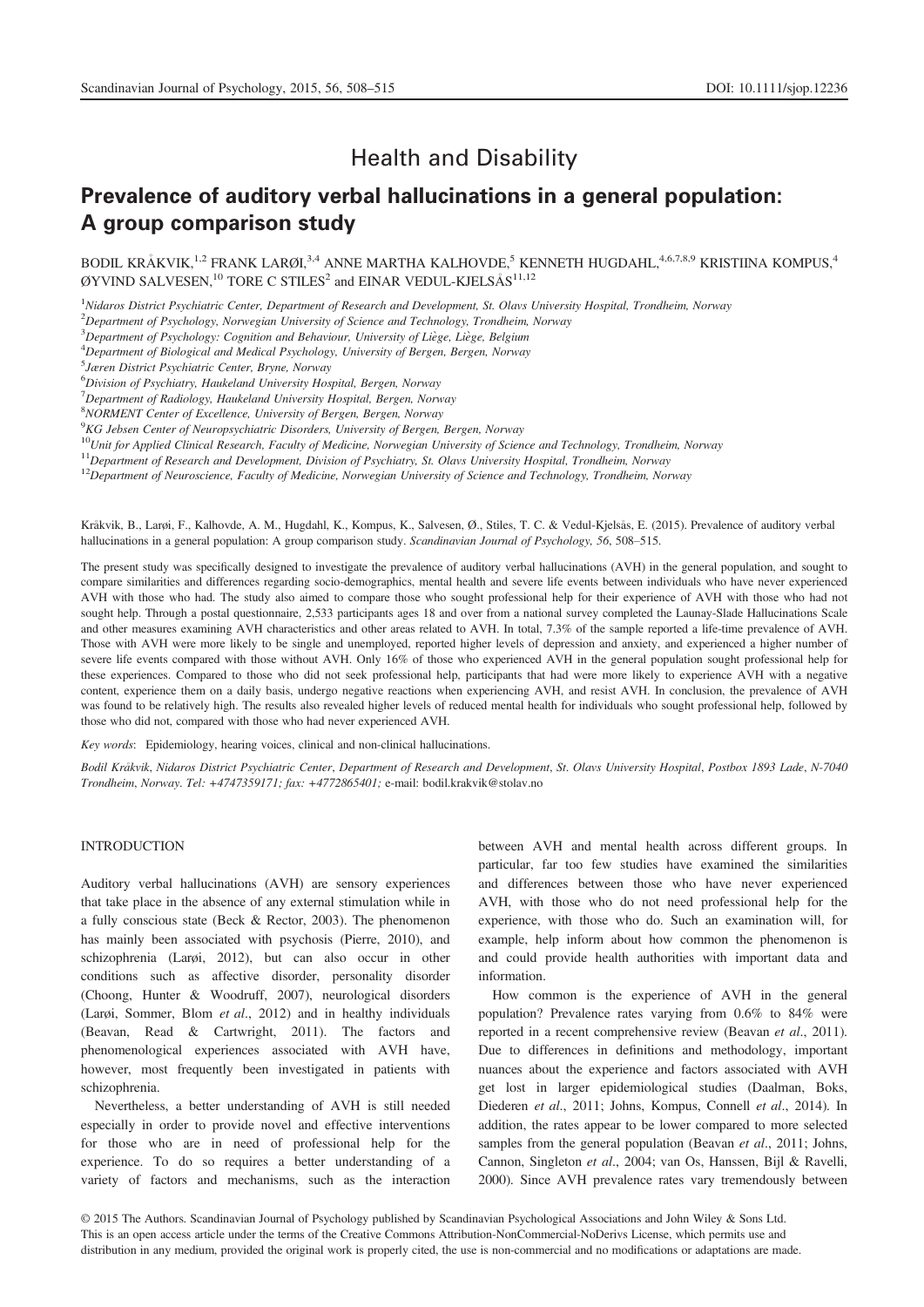studies, epidemiological studies specifically designed to assess AVH are needed, which furthermore include large samples from the general population, and which provide both a more comprehensive and thorough examination of the experience of AVH. We therefore report the first epidemiological survey with randomly selected individuals from the general population to specifically examine the prevalence of AVH and factors associated with AVH.

General population studies (Johns et al., 2004; Kendler, Gallagher, Abelson & Kessler, 1996; Ohayon, 2000; Tien, 1991; van Os et al., 2000) as well as studies comparing patients with schizophrenia with non-patients (Johns et al., 2014) all suggest that AVH in non-clinical and clinical groups may share some of the same psychological factors associated with AVH, such as anxiety and depression (Lawrence, Jones & Cooper, 2010), as well as a history of trauma (Daalman, Diederen, Derks, van Lutterveld, Kahn & Sommer, 2012; Lataster, van Os, Drukker et al., 2006; Romme & Escher, 1989). Also, reduced brain activation in non-clinical groups with AVH has been found in speech areas (Kompus, Falkenberg, Bless et al., 2013), resembling findings from clinical groups (Hugdahl, Løberg & Nygard, 2009). In addition to this, phenomenological similarities appear to be related to the perceptual and/or acoustic aspects of AVH (Daalman et al., 2011; Honig, Romme, Ensink, Escher, Pennings & deVries, 1998; Leudar, Thomas, McNally & Glinski, 1997), whereas differences are related to aspects such as the negative content and severity of AVH, their deleterious impact on functioning, and the significantly higher age of onset of AVH in the clinical group compared with the non-clinical group (Larøi, 2012).

Despite these findings, a number of issues remain poorly understood. First, there is limited information on how widespread such experiences are in the general population. Second, there is limited information on how common the experience of nonclinical AVH is in different age groups, and in males and females. Third, previous studies have not examined how key characteristics differ in non-clinical AVH individuals compared with non-AVH individuals on a national level. Fourth, for tailoring idiosyncratic treatment it is important to compare individuals who have been troubled by their voices and sought professional help with individuals who have never sought professional help. Finally, there is limited information relating to whether previous studies can be replicated in different countries, with different cultures and views on AVH. We therefore report data from a national epidemiological survey carried out in Norway, which furthermore is specifically designed to study similarities and differences between individuals who have never experienced AVH with those who have experienced AVH, with an additional examination of age and gender effects.

The participants were divided into three different groups: (1) those without AVH; (2) those with AVH who have not sought professional help for their hallucinations; and (3) those with AVH who have sought professional help for their hallucinations. Specifying similarities and differences between these three groups may enable us to better understand the factors associated with the initiation, development and maintenance of AVH. Moreover, this may provide important clues as to why some individuals with AVH seek professional help, whereas others do not. In addition, such an understanding may help when developing pertinent and effective treatment strategies for those suffering from AVH, in particular for patients with schizophrenia and other mental disorders where AVH are both frequent and troublesome.

# Aims of the study

The aims of our study were threefold: (1) to investigate the prevalence of AVH in a large, randomly selected sample of the general population; (2) to compare individuals who report AVH with those who do not, regarding socio-demographic characteristics and mental health; and (3) to compare those who do not seek professional help for their experience of AVH, with those who do seek professional help, with respect to voice characteristics, frequency, triggers, distress, and coping strategies used.

# **METHODS**

### Participants

A randomly selected and representative sample of the Norwegian population, totaling 8,000 individuals aged 18 years or older, was invited to participate (via a postal questionnaire) in a cross-sectional study of the occurrence of voice-hearing in the Norwegian general population. Both subjects hearing and not hearing voices were invited to participate. In order to avoid any important cultural differences in the sample, participants had to fulfill the following criteria: (1) born, raised, and currently living in Norway and (2) ability to speak Norwegian.

The randomization was conducted by the Central Bureau of Statistics in Norway. The first 1,000 individuals who completed the questionnaire received a lottery ticket as an incentive for participating in the study. A reminder was sent to all the 8,000 individuals 6 weeks after the initial invitation. A total of 169 individuals could not be reached and 11 individuals refused to participate in the study, leaving 7,820 individuals who were contacted and did not explicitly decline to participate. The study was approved by the Regional Committee for Medical Research Ethics in Central Norway (REC Central).

Of the 7,820 individuals, 2,533 (32.4%) completed and returned the questionnaire, and therefore formed the final study sample. In order to distinguish between those who do not seek professional help for the experience of AVH and those who do, the latter had to answer affirmatively to the questions "Have you ever contacted a psychologist or MD or other health professional because of difficulties related to the voices?" and/or "Have you used, or are you using, prescribed medication because of the voices?" Those who did not meet the criteria for AVH (see below for details about this) were labeled NAVH ( $N = 2,359$ ), those who confirmed that they had not sought professional help for their experience of AVH were labeled NPH  $(N = 140)$ , and those who had sought professional help were labeled PH  $(N = 30)$ .

### Questionnaire

Screening for voice-hearing was based on a Norwegian translation of the Launay-Slade Hallucination Scale (LSHS; Launay & Slade, 1981), which is a self-report questionnaire designed to assess hallucination proneness. The version of the LSHS used was based on Larøi, Marczewski and Van der Linden (2004) and Larøi and Van der Linden (2005). It was translated from English to Norwegian using the back-translation procedure. Compared with the original version (Launay & Slade, 1981), the version used in our study included additional items to identify visual hallucinatory experiences and hallucinatory experiences in other modalities (tactile and olfactory hallucinations), and one item measuring the experience of feeling the presence of someone close who has passed away. In addition, this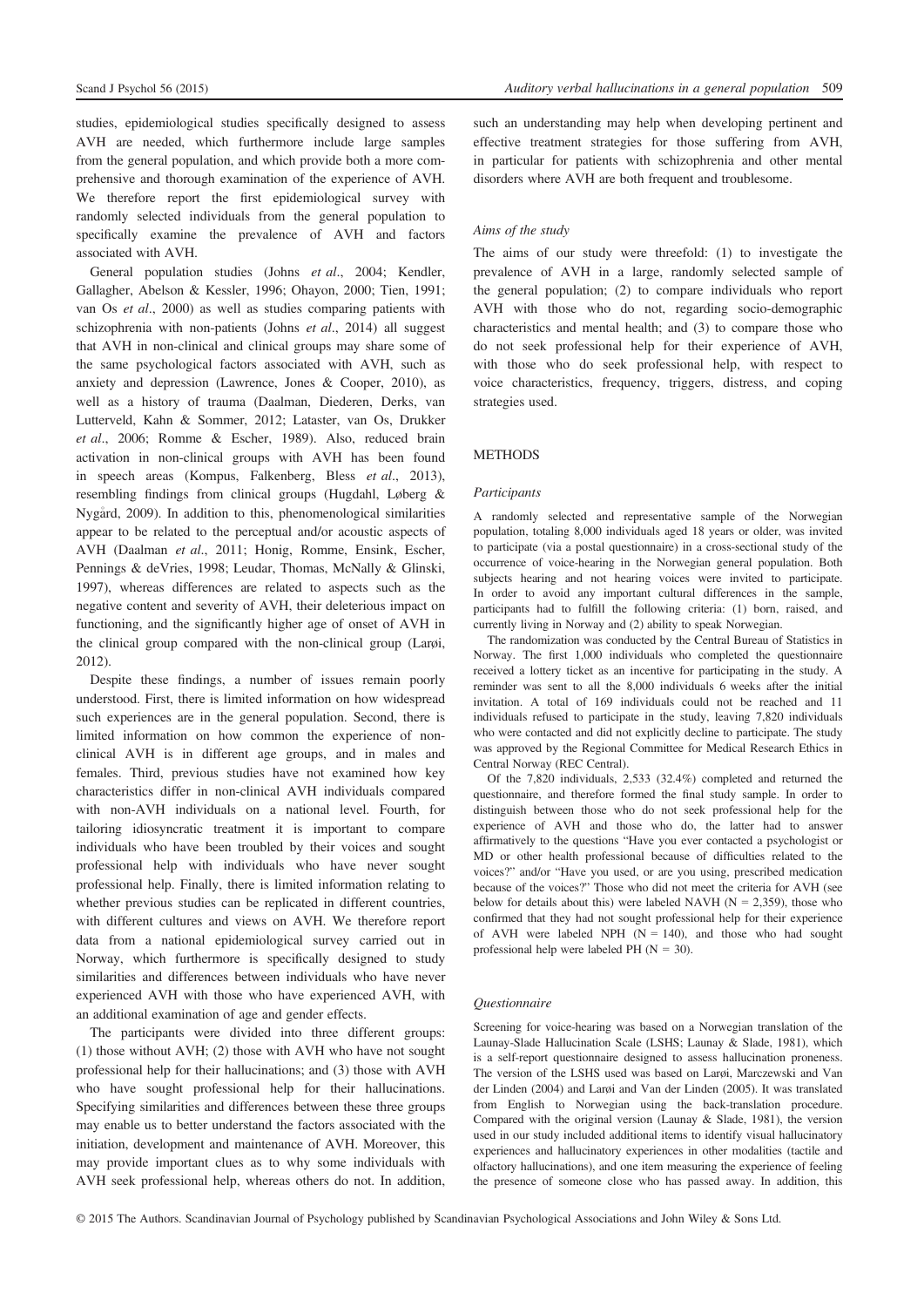version included an item that covers hypnagogic and hypnopompic hallucinations.

Those who answered affirmatively ("possibly applies to me" or "certainly applies to me") to both item 4 ("In the past I have had the experience of hearing a person's voice and then found that there was no-one there") and item 8 ("I often hear a voice speaking my thoughts aloud") of the LSHS were invited to answer additional questions about voice characteristics. These included personification (attributed to a real or familiar person), the valence of the voice (as negative, positive or neutral), frequency, triggers, coping strategies, the emotions that the voice elicited (positive or negative reactions), age at onset, and situations related to the first onset of AVH.

In addition, all individuals were also asked to complete the Hospital Anxiety and Depression Scale (HADS; Zigmond & Snaith, 1983), which is a fourteen-item questionnaire that measures the severity of anxiety (7 items) and depression (7 items). Each item is rated on a four-point Likert scale, generating a total score ranging from 0 to 21. Both the anxiety (Cronbach's alpha =  $0.82$ ) and depression (Cronbach's alpha = 0.80) subscales showed good internal consistency.

Finally, all individuals answered questions regarding: their mental health; their use of professional help and/or medical treatment for other mental health problems, severe life events (e.g. death of a close family member, separation/divorce, bullying, imminent risk of death), as well as basic socio-demographic data (e.g., age, gender, civil status, educational level, job situation, and living situation). The questionnaire consisted of 71 items in total.

#### Statistical methods

The prevalence rate of voice-hearing in the Norwegian population as a whole was estimated after weighting the sample against national census data for 2011, obtained from Statistics Norway. The procedure was applied to correct for disparities between the study sample and the Norwegian population in terms of age and gender. The sample data was divided into six groups for each gender and age, which was then weighted against corresponding groups in the Norwegian population. A logistic model was used to examine the effect of gender and age on voice-hearing.

Descriptive statistics were computed for the three groups. Associations between ordered variables and the voice-hearing group were tested using the Kruskal-Wallis test. Associations between unordered categorical variables and the voice-hearing group were tested using Fisher's exact test. P-values less than 0.05 were considered statistically significant. Confidence intervals (CI) (95%) were computed for each odds ratio.

All analyses were performed using R version 2.13.1 (Ihaka & Gentleman, 1996), which is a free software environment for statistical computing and graphics.

# RESULTS

#### Life-time prevalence of AVH

A total of 170 (7.25%, 95% CI = 6.16–8.35) reported having AVH at least once in their life-time. The proportion of individuals who reported that they had not sought professional help for AVH (NPH group) was  $6.2\%$  (95% CI = 5.22–7.18), while the proportion of individuals who reported that they had sought professional help for AVH (PH group) was  $1.1\%$  (95% CI = 0.71–1.49).

The percentage that heard voices daily was  $0.88\%$  (95% CI = 0.45–1.33), several times a week,  $1.01\%$  (95% CI = 0.55–1.48), several times a month,  $1.00\%$  (95% CI = 0.57–1.43), monthly or less  $3.32\%$  (95% CI = 2.53–4.11), and annually or less 2.77%  $(95\% \text{ CI} = 2.13 - 3.42).$ 

The highest prevalence rate was in the age group <30 years  $(14.6\%, 95\% \text{ CI} = 10.97-19.00)$ , respectively followed by the age groups 30–39 years  $(7.8\%, 95\% \text{ CI} = 5.39-10.83)$ , 50–59 years

 $(6.4\%, 95\% \text{ CI} = 4.45-8.79), 40-49 \text{ years } (6.0\%, 95\% \text{ CI} =$ 4,09–8.33), and 60–69 years (4.6%, 95% CI = 2.38–6.23). The age group with the lowest prevalence rate was the  $\geq 70$  years group (2.8%, 95% CI = 1.20–5.37). Although our data did not show an overall gender difference (Table 1), a logistic regression model with age category and sex as covariates showed that the interaction between age and sex was significant ( $p = 0.04$ ). As shown in Fig. 1, in the age group 50–59 years, females reported significantly more AVH than men (8.4% versus 3.8%,  $p = 0.03$ ), while in the age group 60–69 years, males reported significantly more AVH than women (6.4% versus 1.7%,  $p = 0.03$ ).

#### Socio-demographic data

Table 1 presents the distribution of socio-demographic data according to group (NAVH, NPH, PH). There were no significant differences between the groups with respect to gender or education. The percentage of individuals who were single was significantly higher in the two AVH groups (NPH and PH group) compared to the NAVH group. Both AVH groups were also to a lesser extent in employment compared with those without AVH. Further, there was a significant difference in age between the NAVH group and the NPH group (higher mean age in the NAVH group). Lastly, the age of the women was significantly lower than the mean age of the men in the AVH groups ( $p = 0.03$ ).

# Mental health

As shown in Table 2, the Kruskal-Wallis test revealed an overall significant difference between all three groups for the HADS total score, the HADS anxiety subscale, and the HADS depression subscale. Moreover, individuals in both AVH-groups reported higher numbers of different types of severe life events than those in the NAVH-group. Bullying and the death of a close family member were the most frequently reported severe experience in the AVH groups, whereas the death of a close family member was the most frequently reported severe life experience by those who had never experienced AVH. However, there were no significant differences between the two AVH groups in terms of the experience of bullying. Lastly, individuals in the AVH groups were more likely than those in the NAVH group to have consulted a health professional or to have used drugs for mental health problems other than problems related to AVH.

#### The experience of AVH

As shown in Table 3, the number of reports of daily voicehearing experiences was significantly higher for individuals in the PH-group compared with those in the NPH-group (27.6% versus 6.6%,  $p < 0.003$ ). There were no significant group differences for the other frequency categories.

The proportion of individuals reporting AVH with a positive and neutral valence was higher among those in the NPH group compared with the PH group. Individuals in the PH group more often reported negative AVH and a combination of positive and negative AVH, and were more likely to hear voices commenting upon them compared with the NPH group. Even though no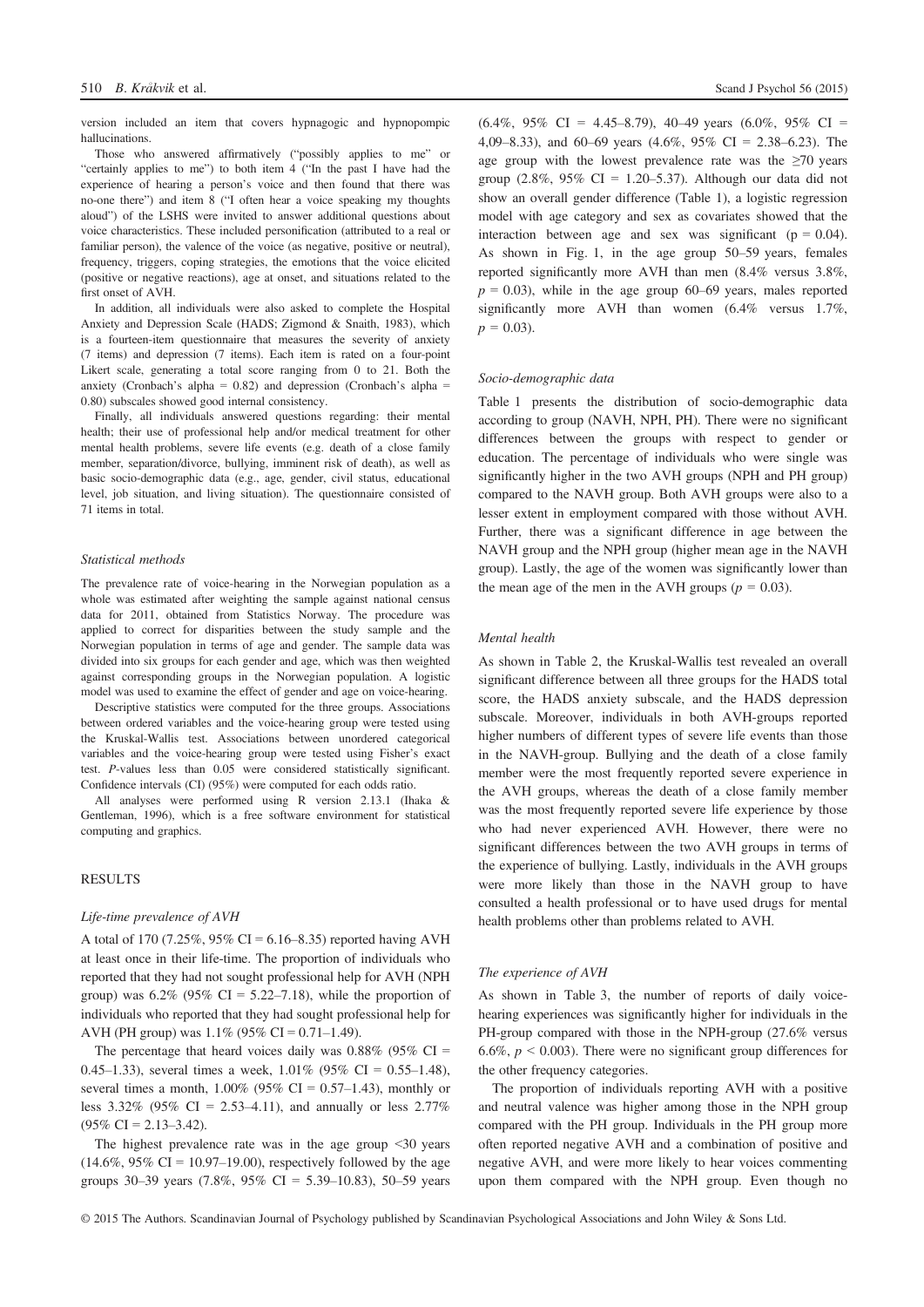Table 1. Descriptive statistics, standard errors, P-values, and pairwise comparisons between the studied groups regarding the socio-demographic characteristics of the participants

|                          | Without<br><b>AVH</b><br>(NAVH)<br>$(n = 2,359)$ |           | Without<br>professional<br>help (NPH)<br>$(n = 140)$ |           | With<br>professional<br>help (PH)<br>$(n = 30)$ |                          | Overall<br>differences<br>among<br>groups | <b>NAVH</b><br>versus<br><b>NPH</b> | <b>NAVH</b><br>versus<br>PH | <b>NPH</b><br>versus<br>PH |
|--------------------------|--------------------------------------------------|-----------|------------------------------------------------------|-----------|-------------------------------------------------|--------------------------|-------------------------------------------|-------------------------------------|-----------------------------|----------------------------|
| Characteristic           | Mean                                             | <b>SE</b> | Mean                                                 | <b>SE</b> | Mean                                            | <b>SE</b>                | p                                         | $\boldsymbol{p}$                    | p                           | $\boldsymbol{p}$           |
| Age                      | 52.1                                             | 0.3       | 42.2                                                 | 1.3       | 44.3                                            | 2.7                      | 0.003                                     | 0.001                               | 0.07                        | 0.38                       |
| Male                     | 51.5                                             | 0.5       | 45.1                                                 | 2.3       | 47.6                                            | 3.3                      |                                           |                                     |                             |                            |
| Female                   | 49.0                                             | 0.5       | 40.5                                                 | 1.6       | 40.1                                            | 4.3                      |                                           |                                     |                             |                            |
|                          | $\mathbf n$                                      | $\%$      | n                                                    | $\%$      | $\mathbf n$                                     | $\%$                     |                                           |                                     |                             |                            |
| Gender                   |                                                  |           |                                                      |           |                                                 |                          | 0.07                                      | 0.05                                | 0.27                        | 0.06                       |
| Male                     | 1,079                                            | 45.7      | 52                                                   | 37.1      | 17                                              | 56.7                     |                                           |                                     |                             |                            |
| Female                   | 1,280                                            | 54.3      | 88                                                   | 62.9      | 13                                              | 43.3                     |                                           |                                     |                             |                            |
| Marital status           |                                                  |           |                                                      |           |                                                 |                          | 0.002                                     | 0.04                                | 0.005                       | 0.02                       |
| Single                   | 342                                              | 14.6      | 36                                                   | 25.7      | 14                                              | 46.7                     |                                           |                                     |                             |                            |
| Married                  | 1,295                                            | 55.1      | 50                                                   | 35.7      | 6                                               | 20.0                     |                                           |                                     |                             |                            |
| Common-law spouse        | 442                                              | 18.8      | 37                                                   | 26.4      | $\overline{4}$                                  | 13.3                     |                                           |                                     |                             |                            |
| Separated, divorced      | 168                                              | 7.2       | 11                                                   | 7.9       | 6                                               | 20.0                     |                                           |                                     |                             |                            |
| Widowed                  | 103                                              | 4.4       | 6                                                    | 4.3       | $\theta$                                        | $\overline{\phantom{m}}$ |                                           |                                     |                             |                            |
| Education (years)        |                                                  |           |                                                      |           |                                                 |                          | 0.47                                      | 0.27                                | 0.67                        | 0.65                       |
| $\leq 10$                | 956                                              | 40.7      | 49                                                   | 35.0      | 13                                              | 43.3                     |                                           |                                     |                             |                            |
| $11 - 13$                | 299                                              | 12.7      | 23                                                   | 16.4      | 5                                               | 16.7                     |                                           |                                     |                             |                            |
| >14                      | 1,094                                            | 46.6      | 68                                                   | 48.6      | 12                                              | 40.0                     |                                           |                                     |                             |                            |
| Occupation               |                                                  |           |                                                      |           |                                                 |                          | 0.01                                      | 0.002                               | < 0.001                     | 0.01                       |
| Employed                 | 1,548                                            | 65.9      | 84                                                   | 60.0      | 9                                               | 30.0                     |                                           |                                     |                             |                            |
| Unemployed               | 35                                               | 1.5       | $\overline{4}$                                       | 2.9       | $\mathfrak{2}$                                  | 6.7                      |                                           |                                     |                             |                            |
| Social welfare           | 582                                              | 24.9      | 27                                                   | 19.3      | 14                                              | 46.7                     |                                           |                                     |                             |                            |
| Homemaker                | 15                                               | 0.6       | -1                                                   | 0.7       | $\mathbf{0}$                                    | $\overline{\phantom{0}}$ |                                           |                                     |                             |                            |
| Student/military service | 92                                               | 3.9       | 14                                                   | 10.0      | 3                                               | 10.0                     |                                           |                                     |                             |                            |
| Other                    | 78                                               | 3.9       | 10                                                   | 7.1       | $\overline{2}$                                  | 6.7                      |                                           |                                     |                             |                            |

Note: AVH: auditory verbal hallucinations.

significant differences were found concerning commanding voices, those in the PH group acted, made choices, or let themselves be influenced by the voice more often than those in the NPH group ( $p < 0.02$ ). Individuals in the PH group were also more likely than those in the NPH group to report negative feelings associated with the experience of AVH (such as anxiety, loneliness, sadness, uncertainty, jealousy, and aggression). There were no significant differences between the two groups with



Fig. 1. Gender distribution of voice-hearers in different age groups.

regard to positive reactions to the experience of AVH (such as happiness, calmness and confidence). Concerning coping strategies, the PH group was more likely than the NPH group to beg the voice to keep silent, ignore the voice, and try to understand the voice, while the NPH group was more likely to do nothing in response to the experience. By contrast, the PH group reported more often that begging the voice to keep silent (13.3% versus 2.9%) resulted in an increased AVH intensity.

Differences between the AVH groups were also observed regarding life-experiences related to the first onset of AVH. Individuals in the NPH group were more likely to report that the first experience of AVH did not relate to any particular situation, compared with the PH group that reported situations such as relational problems, heartbreak, and violence as being linked to the first onset of AVH. Moreover, compared to individuals in the PH group, a higher proportion of individuals in the NPH group reported that their experience of AVH did not disrupt their interaction with others  $(32.1\%$  versus  $88.3\%$ ,  $p < 0.002$ ). There were no significant group differences with regard to personification (OR = 1.11,  $p = 0.84$ , 95% CI = 0.45–2.72) or age at onset of AVH  $(p = 0.34)$ .

## DISCUSSION

Our study investigated the prevalence of AVH in a randomised sample of 2,533 individuals from the Norwegian general

© 2015 The Authors. Scandinavian Journal of Psychology published by Scandinavian Psychological Associations and John Wiley & Sons Ltd.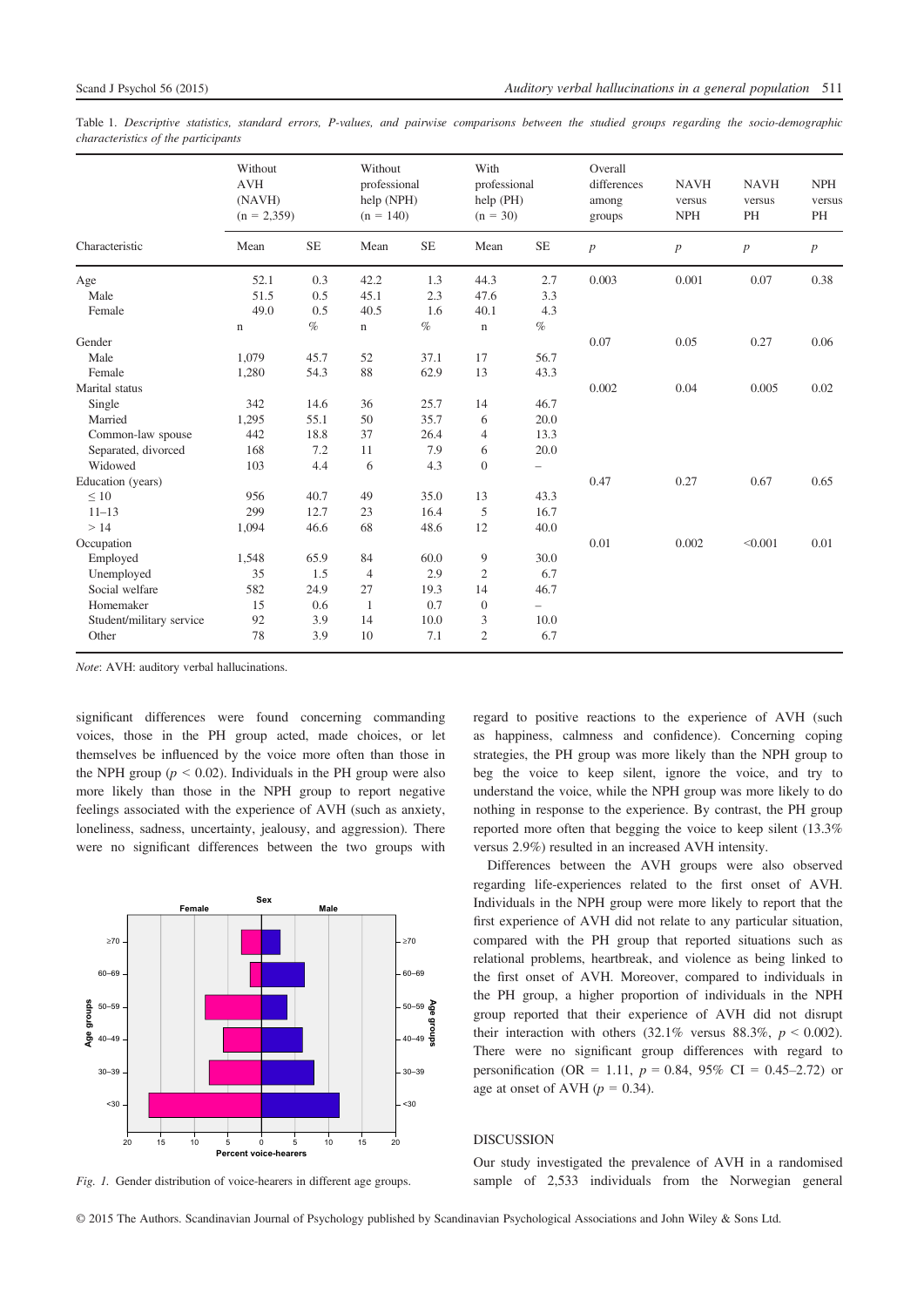| Table 2. Comparisons between the three studied groups regarding mental health and severe life events |                                                  |                          |                                                            |                                      |                                                 |              |                                                                        |                                                                        |                               |                     |               |               |                |                |               |               |
|------------------------------------------------------------------------------------------------------|--------------------------------------------------|--------------------------|------------------------------------------------------------|--------------------------------------|-------------------------------------------------|--------------|------------------------------------------------------------------------|------------------------------------------------------------------------|-------------------------------|---------------------|---------------|---------------|----------------|----------------|---------------|---------------|
|                                                                                                      | $(n = 2,359)$<br>(NAVH)<br>Without<br><b>AVH</b> |                          | professional<br>help $(\mathrm{NPH})$<br>Without<br>$(n =$ | $\widehat{40}$                       | professional<br>help (PH)<br>$(n = 30)$<br>With |              | Overall<br>among<br>groups<br>diff.                                    | <b>NAVH</b><br>versus<br><b>NPH</b>                                    | <b>NAVH</b><br>versus<br>PH   | versus<br>HdM<br>EH | NPH/NAVH      |               | <b>PH/NAVH</b> |                | <b>HYNPH</b>  |               |
| Characteristic                                                                                       | Mean                                             | SE                       | Mean                                                       | SE                                   | Mean                                            | SE           | p                                                                      | p                                                                      | Þ                             | d                   |               |               |                |                |               |               |
| HADS anxiety<br>HADS total                                                                           | 7.4<br>4.4                                       | $\Xi$<br>$\overline{c}$  | $6.7\,$<br>10.4                                            | 0.6                                  | 16.5                                            | 1.38933      | $\begin{array}{c} 0.01 \\ 0.002 \\ 0.004 \\ 0.04 \\ 0.002 \end{array}$ | $\begin{array}{c} 0.001 \\ 0.03 \\ 0.03 \\ 0.00 \\ \hline \end{array}$ | 0.001<br>0.001                | 0.001<br>$0.01\,$   |               |               |                |                |               |               |
| General mental health<br><b>HADS</b> depression                                                      | 3.0<br>3.3                                       | 0.01<br>$\overline{0}$ . | $3.7$<br>$3.1$<br>$2.6$                                    | $0.1$<br>$0.1$<br>$0.1$              | $9.3$<br>$7.1$<br>$2.4$                         |              |                                                                        |                                                                        | $0.001$<br>$0.001$<br>$0.001$ | 0.001<br>0.001      |               |               |                |                |               |               |
| Professional help for other mental problems                                                          | 3.1                                              | 0.02                     |                                                            |                                      | 2.0                                             |              |                                                                        | 0.001                                                                  |                               | 0.001               |               |               |                |                |               |               |
| Drug therapy for other mental problems<br>Severe life events                                         | 1.4<br>3.3                                       | 0.02<br>0.02             | 3.0<br>1.8                                                 | $\overline{0}$ .<br>$\overline{0}$ . | 1.8                                             | 0.2<br>0.2   | $0.002\,$<br>0.001                                                     | 0.001<br>$0.01\,$                                                      | 0.007                         | 0.001<br>0.02       |               |               |                |                |               |               |
|                                                                                                      | $\mathbf{u}$                                     | oz                       | n                                                          | of                                   | $\mathbf{u}$                                    | of           | p                                                                      | p                                                                      | d                             | d                   | Odds<br>Ratio | 95% CI        | Odds<br>Ratio  | 95% CI         | Odds<br>Ratio | 95% CI        |
| Death of a close family member                                                                       |                                                  |                          |                                                            |                                      |                                                 |              | $0.02\,$                                                               | $0.01\,$                                                               | 0.85                          | 0.42                | 0.6           | $0.43 - 0.89$ | 0.9            | $0.42 - 2.20$  | 1.5           | $0.63 - 3.80$ |
| Yes<br>$\tilde{z}$                                                                                   | 1,524<br>830                                     | 35.3<br>64.7             | 74<br>65                                                   | 53.2<br>46.8                         | $\overline{19}$<br>$\Box$                       | 63.3<br>36.7 |                                                                        |                                                                        |                               |                     |               |               |                |                |               |               |
| Danger/accident                                                                                      |                                                  |                          |                                                            |                                      |                                                 |              | 0.01                                                                   | 0.001                                                                  | $0.03\,$                      | 0.05                | 2.1           | $1.39 - 3.18$ | 5.0            | $2.25 - 11.08$ | 2.4           | $0.96 - 5.73$ |
| Yes<br>$\tilde{z}$                                                                                   | 348<br>1,997                                     | 14.8<br>85.2             | 37<br>100                                                  | 27.0<br>73.0                         | $\overline{1}$<br>16                            | 46.7<br>53.3 |                                                                        |                                                                        |                               |                     |               |               |                |                |               |               |
| Divorce/separation                                                                                   |                                                  |                          |                                                            |                                      |                                                 |              | 0.001                                                                  | 0.001                                                                  | 0.05                          | 0.84                | 1.9           | $1.31 - 2.69$ | 2.1            | $0.95 - 4.65$  | $\Box$        | $0.47 - 2.68$ |
| Yes<br>$\frac{1}{2}$                                                                                 | 757<br>1,594                                     | 32.2<br>67.8             | 65<br>73                                                   | 52.9<br>47.1                         | 15<br>15                                        | 50.0<br>50.0 |                                                                        |                                                                        |                               |                     |               |               |                |                |               |               |
| Bullying/humiliation                                                                                 |                                                  |                          |                                                            |                                      |                                                 |              | 0.003                                                                  | 0.002                                                                  | $0.01\,$                      | $0.07\,$            | 2.5           | $1.76 - 3.60$ | 6.1            | $2.59 - 15.84$ | 2.4           | $0.95 - 6.69$ |
| Yes<br>$\tilde{z}$                                                                                   | 1,615<br>731                                     | 31.2<br>68.8             | 74<br>65                                                   | 53.2<br>46.8                         | 22                                              | 73.3<br>26.7 |                                                                        |                                                                        |                               |                     |               |               |                |                |               |               |
| Note: AVH: auditory verbal hallucinations.                                                           |                                                  |                          |                                                            |                                      |                                                 |              |                                                                        |                                                                        |                               |                     |               |               |                |                |               |               |

© 2015 The Authors. Scandinavian Journal of Psychology published by Scandinavian Psychological Associations and John Wiley & Sons Ltd.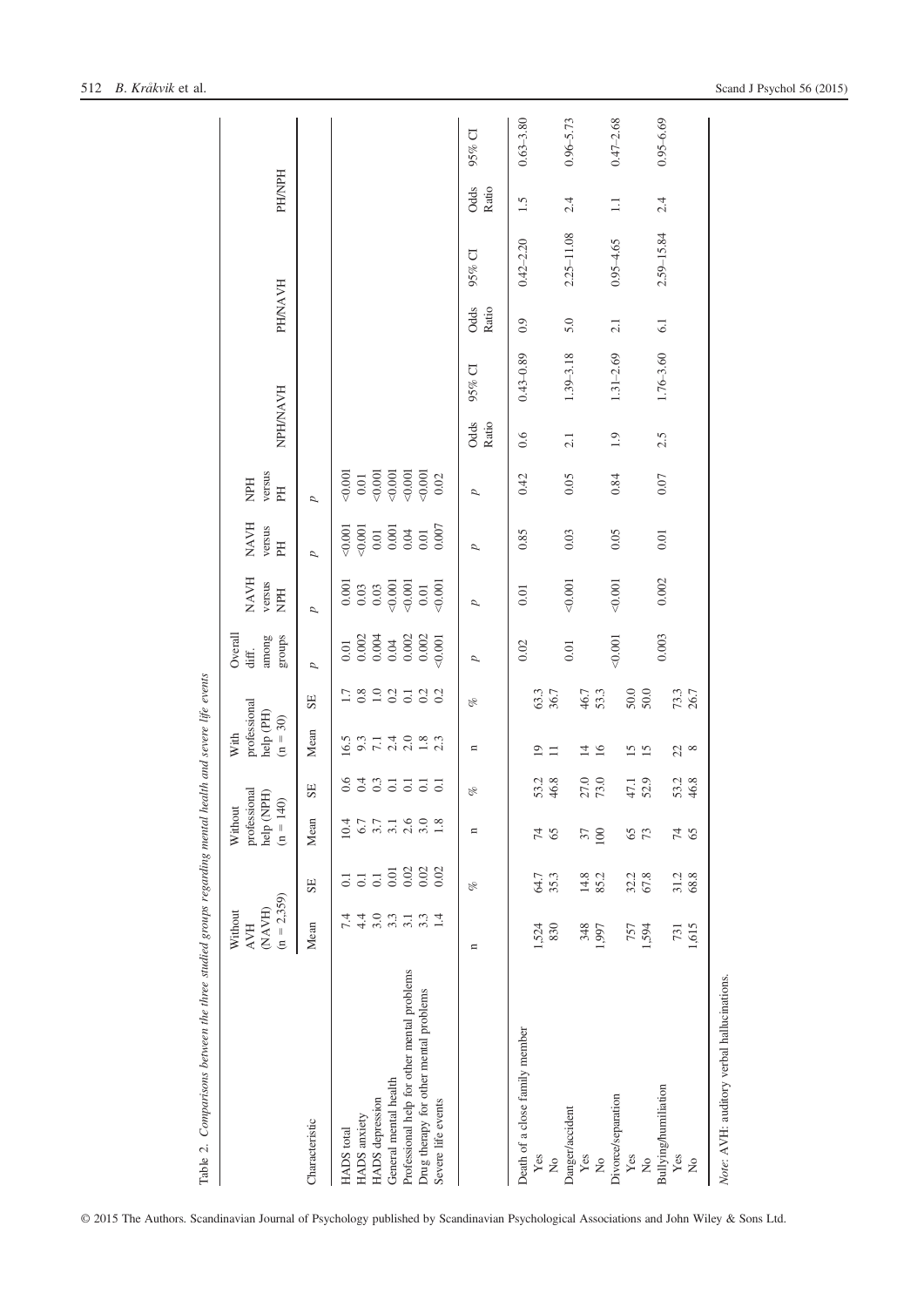Table 3. Comparisons between the two AVH groups regarding the experience of hearing voices<sup>a</sup>

|                                                        | Without professional help    | With professional help     | <b>Statistics</b> |                   |                        |
|--------------------------------------------------------|------------------------------|----------------------------|-------------------|-------------------|------------------------|
| Characteristics                                        | (NPH) $(n = 140)$<br>$n(\%)$ | $(PH)$ (n = 30)<br>$n(\%)$ | $\boldsymbol{p}$  | <b>Odds Ratio</b> | 95% CI                 |
| Frequency of the voices                                |                              |                            | 0.04              |                   |                        |
| Daily                                                  | 8(6.6)                       | 8(27.6)                    |                   |                   |                        |
| Several times a week                                   | 15(12.3)                     | 3(10.3)                    |                   |                   |                        |
| Several times a month                                  | 20(16.4)                     | 3(10.3)                    |                   |                   |                        |
| Monthly or less                                        | 44 (36.1)                    | 10(34.5)                   |                   |                   |                        |
| Annually or less                                       | 35(28.7)                     | 5(17.2)                    |                   |                   |                        |
| Valence of the voices                                  |                              |                            |                   |                   |                        |
| Positive                                               | 32(22.9)                     | 1(3.3)                     | 0.01              | 0.1               | $0.00 - 0.77$          |
| Negative                                               | 6(4.1)                       | 10(33.3)                   | 0.02              | 10.9              | 3.20 - 40.83           |
| Pos./Neg.                                              | 35(25.0)                     | 17(56.7)                   | 0.0017            | 3.9               | $1.60 - 9.68$          |
| Neutral                                                | 48 (34.3)                    | 3(10.0)                    | 0.01              | 0.2               | $0.04 - 0.75$          |
| Content of the voices                                  |                              |                            |                   |                   |                        |
| Comment on me                                          | 29(20.7)                     | 14 (46.7)                  | 0.01              | 3.3               | 1.34-8.24              |
| Comment on others                                      | 19(13.6)                     | 7(23.3)                    | 0.26              | 1.9               | $0.61 - 5.52$          |
| Commanding                                             | 31(22.1)                     | 11(36.7)                   | 0.11              | 2.0               | $0.78 - 5.06$          |
| <b>Emotional reactions</b>                             |                              |                            |                   |                   |                        |
| Positive                                               | 56(40.0)                     | 8(26.7)                    | 0.21              | 0.6               | $0.20 - 1.39$          |
| Negative                                               | 45(32.1)                     | 25(83.3)                   | 0.0025            | 10.4              | 3.60-37.08             |
| Coping strategies                                      |                              |                            |                   |                   |                        |
| Understand                                             | 26(18.6)                     | 12(40.0)                   | 0.02              | 2.9               | $1.13 - 7.32$          |
| Listen to the voices                                   | 41 (29.3)                    | 10(33.3)                   | 0.67              | 1.2               | $0.46 - 2.98$          |
| Do nothing                                             | 51 (36.4)                    | 7(23.3)                    | 0.21              | 0.5               | $0.18 - 1.40$          |
| Ignore the voices                                      | 24(17.1)                     | 11(36.7)                   | 0.02              | 2.8               | $1.05 - 7.12$          |
| Beg the voice to keep silent                           | 8(5.7)                       | 8(26.7)                    | 0.0018            | 5.9               | 1.74-20.23             |
| Talk with others                                       | 4(2.9)                       | 3(10.0)                    | 0.11              | 3.7               | $0.52 - 23.48$         |
| Eat                                                    | 3(2.1)                       | 1(3.3)                     | 0.54              | 1.6               | $0.03 - 20.36$         |
| Relax                                                  | 3(2.1)                       | 1(3.3)                     | 0.54              | 1.6               | $0.03 - 20.36$         |
| Use alcohol/drugs                                      | 2(1.4)                       | 1(3.3)                     | 0.44              | 2.4               | $0.04 - 46.83$         |
| Strategies to elicit the voices                        |                              |                            |                   |                   |                        |
| Do nothing                                             | 100(71.4)                    | 23 (76.7)                  | 0.66              | 1.3               | $0.49 - 3.92$          |
| Think about the voices                                 | 22(15.7)                     | 8(26.7)                    | 0.19              | 1.9               | $0.66 - 5.29$          |
| Beg the voice to keep silent                           | 4(2.9)                       | 4(13.3)                    | 0.03              | 5.2               | $0.90 - 29.59^{\rm b}$ |
| Use alcohol/drugs                                      | 8(5.7)                       | 3(10.0)                    | 0.41              | 1.8               | $0.29 - 8.26$          |
| Circumstances related to the first onset of the voices |                              |                            |                   |                   |                        |
| No particular situation                                | 66(47.1)                     | 7(23.3)                    | 0.02              | 0.3               | $0.12 - 0.89$          |
| Marital problems                                       | 2(1.4)                       | 1(3.3)                     | 0.44              | 2.4               | $0.04 - 46.83$         |
| Left home                                              | 5(3.6)                       | 3(10.0)                    | 0.15              | 3.0               | $0.44 - 16.36$         |
| Depression                                             | 18 (12.9)                    | 14(46.7)                   | 0.06              | 5.9               | $2.24 - 15.40$         |
| Divorce                                                | 2(1.4)                       | 2(6.7)                     | 0.14              | 4.9               | 0.34-69.81             |
| Broken heart                                           | 4(2.9)                       | 6(20.0)                    | 0.0024            | 8.3               | 1.82-43.32             |
| Relational problems                                    | 4(2.9)                       | 7(23.3)                    | 0.0006            | 10.1              | 2.36-51.11             |
| <b>Bullying</b>                                        | 8(5.7)                       | 5(16.7)                    | 0.06              | 3.3               | $0.78 - 12.27$         |
| Unemployed                                             | 2(1.4)                       | 1(3.3)                     | 0.44              | 2.4               | 0.39 - 46.83           |
| Accident                                               | 2(1.4)                       | 1(3.3)                     | 0.44              | 2.4               | 0.39 - 46.83           |
| Violence                                               | 4(2.9)                       | 4(13.3)                    | 0.03              | 5.2               | $0.90 - 29.59^{\rm b}$ |
| War/violence                                           | 1(0.7)                       | 1(3.3)                     | 0.32              | 4.7               | $0.06 - 377.63$        |
| Alcohol                                                | 5(3.6)                       | 3(10.0)                    | 0.15              | 3.0               | $0.44 - 16.36$         |
| Deaths and grief                                       | 14(10.0)                     | 3(10.0)                    | 1.0000            | 1.0               | $0.17 - 3.95$          |

*Notes*:  $a$  The participants had the opportunity to select multiple options;  $b$  When using Fisher's exact test it can lead to inconsistencies between p-values and the confidence interval. R-version 2.13.1.

population. We found that the current life-time prevalence of AVH was 7.3%. Thus, AVH may be considered to be a relatively common experience, affecting more than 250,000 individuals aged 18 years or older in Norway. Of those who reported AVH, approximately 84% had not sought professional help for their experience of the hallucinations.

Our results revealed a general pattern characterized by reduced mental health and a higher number of severe life events for those who had sought professional help for their experience of AVH (PH group), followed by those with AVH who had not sought professional help (NPH group), compared with those who have never experienced AVH (NAVH group). In addition, our findings

© 2015 The Authors. Scandinavian Journal of Psychology published by Scandinavian Psychological Associations and John Wiley & Sons Ltd.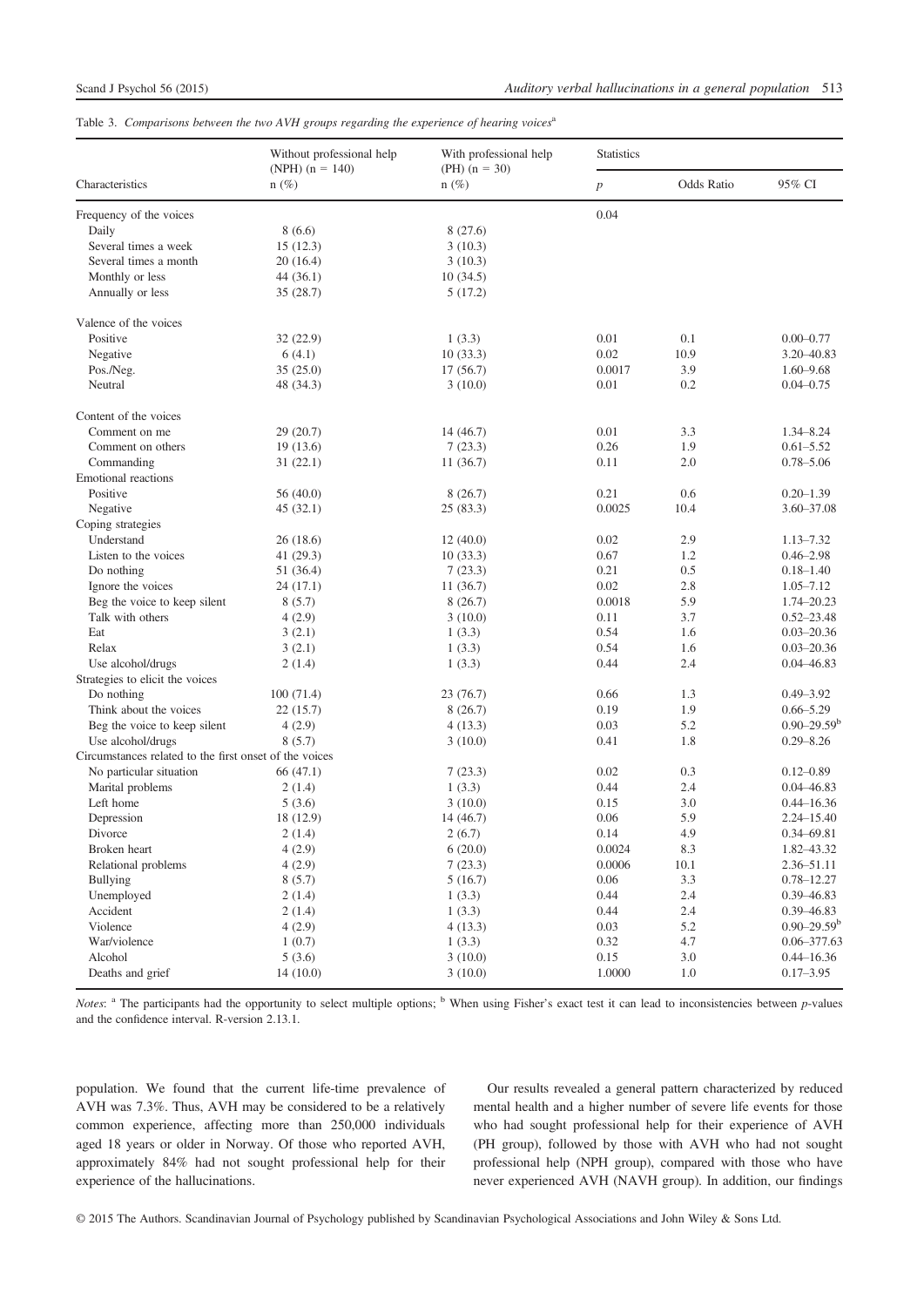are in line with those reported in earlier studies that investigated differences and similarities in AVH in psychotic and nonpsychotic individuals (Daalman et al., 2011; Honig et al., 1998). In these studies, patients described their experiences of AVH as predominately negative and distressing, while non-patients perceived them as predominantly positive and as not negatively affecting their everyday functioning. Further, our results reflect diversity in the two groups regarding their coping strategies. The PH group resisted the voice ("beg the voice to keep silent"), while the most frequently reported coping strategy in the NPH group was acceptance ("do nothing"). In this respect, our results for the PH group showed an interesting similarity with psychotic patients experiencing AVH, for whom the experience is to a large extent emotionally negative (the "voices" making negative comments about the patient). It therefore seems that AVH in the PH group were different from AVH in the NPH group in that the latter group did not experience their AVH as negative and distressing.

Our results regarding prevalence are in line with those reported in earlier epidemiological studies such as the Netherlands Mental Health Survey and Incidence study (NEMESIS; van Os et al., 2000), which showed higher rates for non-clinically relevant hallucinations and lower rates for clinically relevant hallucinations (respectively 6.2% and 1.7%), and that younger age was associated with higher psychotic ratings. However, the study from the Netherlands grouped all hallucination types together, and thus it is difficult to directly compare their findings with those from our study. This aspect highlights a further advantage of our study, namely that AVH were specifically explored and examined.

Our results reflect the association between affective conditions and the severity of AVH, which is described in a recent review (Hartley, Barrowclough & Haddock, 2013). We found that levels of anxiety and depression differed significantly between all three groups. However, the HADS total was within the normal range, both for individuals in the NAVH group and for those in the NPH group. This was not the case for those in the PH group: the average score for the PH group was above 11, indicating need for treatment (Zigmond & Snaith, 1983). However, the scores on the HADS-D and HADS-A scales were lower for the individuals in the PH group compared with Chadwick, Lees & Birchwood's (2000) clinical sample of individuals who heard voices. This might indicate that even if an individual seeks professional help for their experience of AVH, their condition is not synonymous with serious mental illness such as schizophrenia, schizoaffective disorder, or psychotic depression. Furthermore, we also found that, compared with the NPH group, individuals in the PH group were more likely to have consulted mental health professionals and used medications for mental problems other than for their AVH.

In addition, our results confirm the association between the experience of severe life events and hallucinatory experiences described in the results in a national study of the British population (Johns et al., 2004). Our findings showed that individuals in the PH group reported a higher number of different types of severe life events than those in the NPH group, followed by the NAVH group. A dose-response effect, with higher frequencies of different types of trauma and an escalation in the risk of voice hearing, is also reported in other studies (Shevlin, Murphy, Read, Mallett, Adamson & Houston, 2011; Whitfield, Dube, Felitti & Anda, 2005). In addition, individuals in the PH group were more likely to report relational problems preceding the onset of AVH, compared with individuals in the NPH-group, who reported that the first onset of AVH was not related to a particular situation.

The strength of our study is its specific focus on AVH, and the use of a randomized epidemiological survey design. The limitations of our study include a low response rate (32.4%), which may run the risk of inflating the estimate of the number of people experiencing AVH in the general population. It is naive, however, to expect that a questionnaire on AVH mailed by post should yield return rates similar to those for other national surveys about a less sensitive topic. Second, no strict diagnostic criteria were employed, for example, for hallucinations (confirming that the experience also has the full force of a true perception, excluding illusions and other related experiences, etc.). Finally, the cross-sectional nature of the data precludes conclusions regarding causality. In conclusion, our study has provided important information about the extent of AVH in the general population in a Scandinavian country and culture, with an estimated life-time prevalence of 7.25%. Although our study could not empirically demonstrate which factors were associated with the initiation and maintenance of AVH, the results support other findings showing that reduced mental health and the experience of traumatic life events early in life are related to the severity of AVH. Together, these findings indicate the importance of promoting mental health, as well as the importance of interventions directed toward the experience of traumatic life events, the (negative) content of AVH, and the coping strategies used by those experiencing AVH. In addition, a focus on the experience of AVH in a national epidemiological survey might help encourage people to talk more openly about these experiences and thus potentially reduce the stigma associated with AVH.

This research was supported by grants from St. Olavs University Hospital and The Norwegian University of Science and Technology in Trondheim. Part of the research was funded by an ERC Advanced Grant (#249516) awarded to Kenneth Hugdahl. We are thankful to those who participated in this study. We also thank Kathrine Johansen and Jannie Jansdatter at St. Olavs University Hospital in Trondheim, who contributed with logistical support and Kyrre Svarva at The Norwegian University of Science and Technology in Trondheim for statistical assistance.

## REFERENCES

- Beavan, V., Read, J. & Cartwright, C. (2011). The prevalence of voicehearers in the general population: A literature review. Journal of Mental Health, 20, 281–292.
- Beck, A. T. & Rector, N. A. (2003). A cognitive model of hallucinations. Cognitive Therapy and Research, 27, 19–52.
- Chadwick, P., Lees, S. & Birchwood, M. (2000). The revised Beliefs About Voices Questionnaire (BAVQ-R). British Journal of Psychiatry, 177, 229–232.
- Choong, C., Hunter, M. D. & Woodruff, P. W. (2007). Auditory hallucinations in those populations that do not suffer from schizophrenia. Current Psychiatry Reports, 9, 206–212.
- Daalman, K., Boks, M. P., Diederen, K. M., de Weijer, A. D., Blom, J. D., Kahn, R. S., et al. (2011). The same or different? A